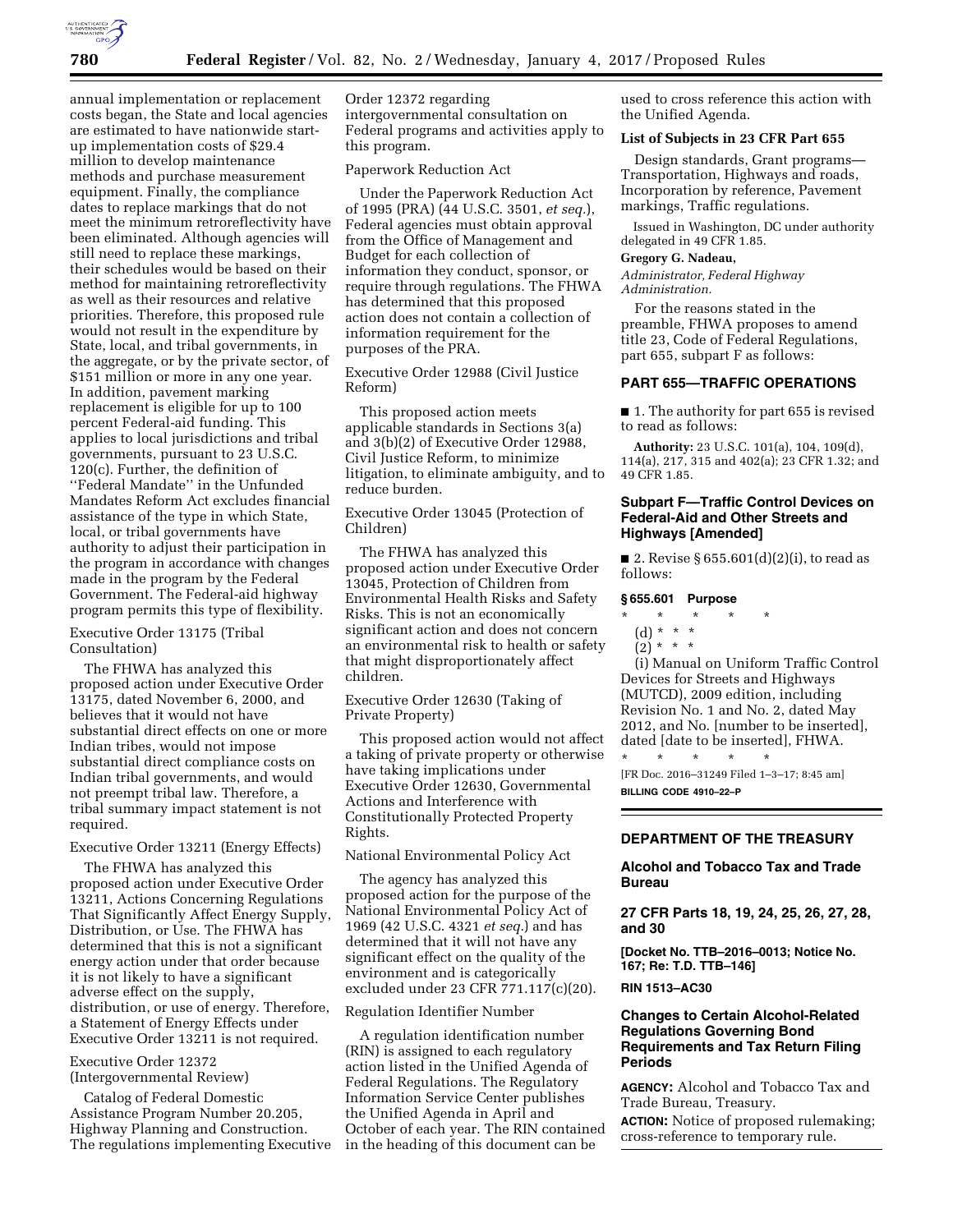**SUMMARY:** In a temporary rule published elsewhere in this issue of the **Federal Register**, the Alcohol and Tobacco Tax and Trade Bureau (TTB) is amending its regulations relating to excise taxes imposed on distilled spirits, wines, and beer to implement certain changes made to the Internal Revenue Code of 1986 (IRC) by the Protecting Americans from Tax Hikes Act of 2015 (PATH Act). The temporary rule implements section 332 of the PATH Act, which amends the IRC to remove bond requirements and change tax return due dates for certain eligible excise taxpayers. In this document, TTB proposes to adopt the regulations in the temporary rule as a permanent regulatory change. The text of the regulations in the temporary rule serves as the text of the proposed regulations. This document also proposes to amend the regulations governing the submission of reports by certain eligible excise taxpayers. In this document, TTB is soliciting comments on the amendments adopted in the temporary rule and the amendments proposed in this notice of proposed rulemaking.

**DATES:** Comments must be received on or before March 6, 2017.

**ADDRESSES:** Please send your comments on this proposal to one of the following addresses. Comments submitted by other methods, including email, will not be accepted.

• *Internet: [https://](https://www.regulations.gov) [www.regulations.gov](https://www.regulations.gov)* (via the online comment form for this document as posted within Docket No. TTB–2016– 0013 at ''*Regulations.gov*,'' the Federal e-rulemaking portal);

• *U.S. Mail:* Director, Regulations and Rulings Division, Alcohol and Tobacco Tax and Trade Bureau, 1310 G Street NW., Box 12, Washington, DC 20005; or

• *Hand delivery/courier in lieu of mail:* Alcohol and Tobacco Tax and Trade Bureau, 1310 G Street NW., Suite 400, Washington, DC 20005. See the Public Participation section of this document for specific instructions and requirements for submitting comments, and for information on how to request a public hearing.

You may view copies of this document, the temporary rule, selected supporting materials, and any comments TTB receives about this proposal at *<https://www.regulations.gov>* within Docket No. TTB–2016–0013. A direct link to this docket is posted on the TTB Web site at *[https://](https://www.ttb.gov/regulations_laws/all_rulemaking.shtml) [www.ttb.gov/regulations](https://www.ttb.gov/regulations_laws/all_rulemaking.shtml)*\_*laws/all*\_ *[rulemaking.shtml](https://www.ttb.gov/regulations_laws/all_rulemaking.shtml)* under Notice No. 167. You also may view copies of this document, the temporary rule, all related supporting materials, and any

comments TTB receives about this proposal by appointment at the TTB Information Resource Center, 1310 G Street NW., Washington, DC 20005. Please call 202–453–2270 to make an appointment.

**FOR FURTHER INFORMATION CONTACT:** For questions concerning this document, contact Ben Birkhill, Regulations and Rulings Division, Alcohol and Tobacco Tax and Trade Bureau (202–453–2265). **SUPPLEMENTARY INFORMATION:** 

# **Background**

# *TTB Authority*

The Alcohol and Tobacco Tax and Trade Bureau (TTB) administers provisions in chapter 51 of the Internal Revenue Code of 1986, as amended (IRC), pertaining to the taxation of distilled spirits, wines, and beer (see title 26 of the United States Code (U.S.C.), chapter 51 (26 U.S.C. chapter 51)). TTB also regulates distilled spirits, wines, and malt beverages pursuant to the Federal Alcohol Administration Act (FAA Act). TTB administers the provisions of the IRC and FAA Act, and their implementing regulations, pursuant to section 1111(d) of the Homeland Security Act of 2002, codified at 6 U.S.C. 531(d). The Secretary has delegated various authorities through Treasury Department Order 120–01, dated December 10, 2013 (superseding Treasury Department Order 120–01, dated January 24, 2003), to the TTB Administrator to perform the functions and duties in administration and enforcement of these laws.

Sections 5001, 5041, and 5051 of the IRC (26 U.S.C. 5001, 5041, and 5051) impose tax on distilled spirits, wines, and beer produced in or imported into the United States. Generally, taxes are determined (*i.e.,* become due for payment) when they are removed from qualified facilities in the United States or imported as provided in sections 5006, 5043, and 5054 of the IRC (26 U.S.C. 5006, 5043, and 5054). Section 5061 of the IRC (26 U.S.C. 5061) governs the collection of tax due on distilled spirits, wines, and beer, including the time periods and due dates for paying such taxes by return. Under some circumstances, the IRC authorizes the removal of distilled spirits, wines, and beer from facilities in the United States without paying the excise taxes imposed on such products. For example, the IRC does not require payment of tax for certain transfers between qualified facilities in the United States as provided in sections 5212, 5362(b), and 5414 of the IRC (26 U.S.C. 5212, 5362(b), and 5414).

# *The PATH Act and the Temporary Rule*

On December 18, 2015, the President signed into law the Consolidated Appropriations Act, 2016 (Public Law 114–113). Division Q of this Act is titled the Protecting Americans from Tax Hikes Act of 2015 (PATH Act). Section 332 of the PATH Act amends the IRC to change tax return due dates and remove bond requirements for certain eligible taxpayers who pay excise taxes on distilled spirits, wines, and beer.

With respect to tax return due dates, section 332 amends section 5061(d) of the IRC to authorize a new annual return period for deferred payment of excise tax, in addition to the preexisting quarterly and semimonthly deferred payment periods authorized under that section. Deferred payment of tax refers to payment using one of these three return periods prescribed under the IRC rather than payment immediately each time the tax becomes due. As described above, taxes on distilled spirits, wines, and beer generally become due when the products are removed from qualified facilities in the United States or imported into the United States. To be eligible to use the annual or quarterly return periods, the taxpayer must reasonably expect to be liable for not more than \$1,000 in excise taxes, in the case of annual returns, or \$50,000 in excise taxes, in the case of quarterly returns, for the calendar year and must have been liable for not more than these respective quantities in the preceding calendar year. Since these \$1,000 and \$50,000 ceilings are based on liability for payment of taxes by return under section 5061 of the IRC, they do not include liability for taxes imposed but not necessarily due, such as liability associated with taxes imposed on distilled spirits, wines, and beer produced in or imported into the United States that have not been removed from qualified facilities on payment or determination of tax.

Section 332 of the PATH Act also amends several provisions of the IRC to remove bond requirements for certain taxpayers who are eligible to pay taxes on distilled spirits, wines, and beer using quarterly or annual return periods and who pay taxes on a deferred basis. Under section 332, these taxpayers are exempt from bond requirements with respect to distilled spirits and wine only to the extent those products are for nonindustrial use. The amended provisions relating to this bond exemption are sections 5173, 5351, 5401, and 5551 of the IRC.

In a temporary rule published elsewhere in this issue of the **Federal Register**, TTB is amending the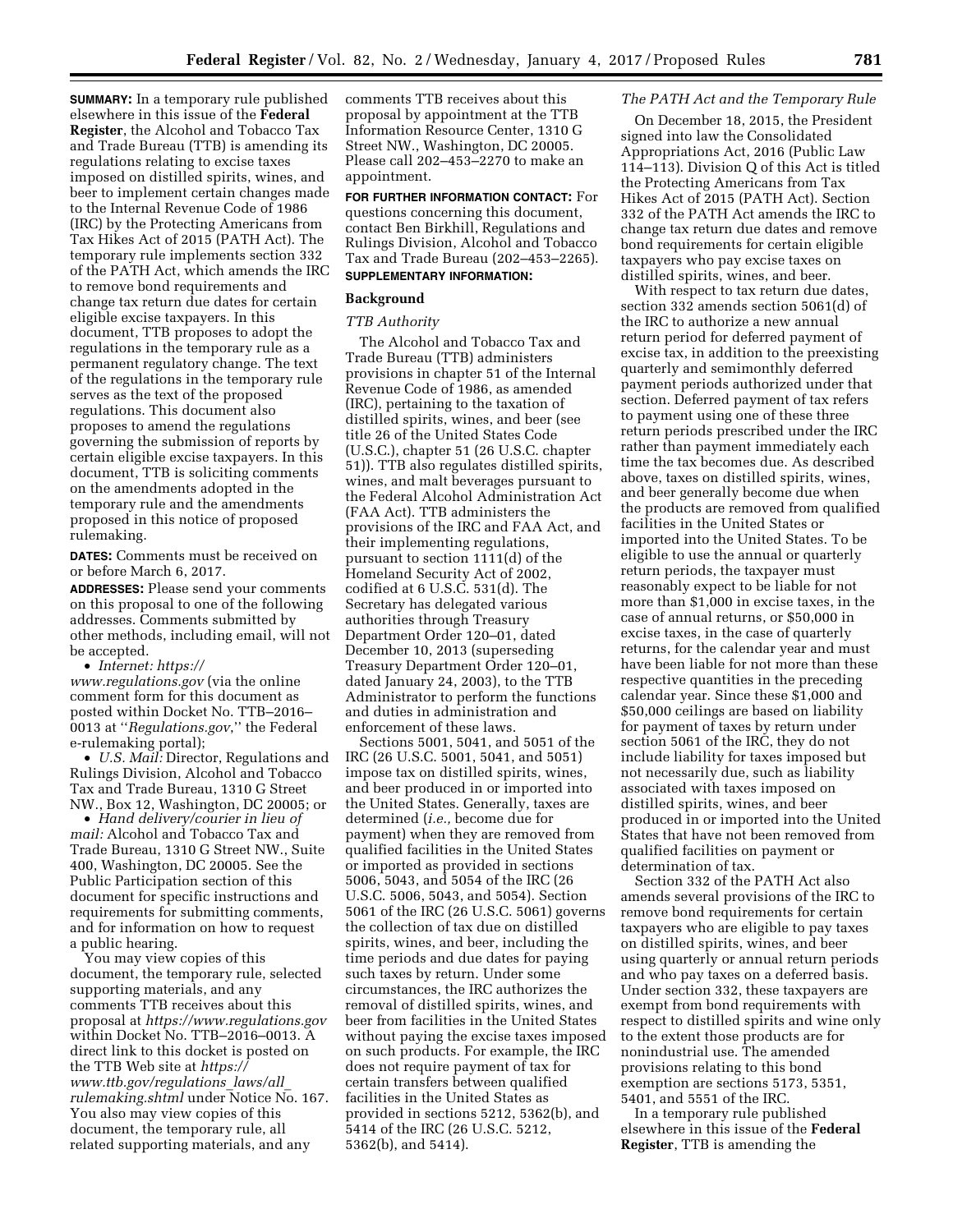regulations in chapter I of title 27 of the Code of Federal Regulations (27 CFR) to implement section 332 of the PATH Act and to make several technical amendments to update certain bondrelated provisions. The temporary rule amends regulations in 27 CFR parts 18, 19, 24, 25, 26, 27, 28, and 30. These amendments include incorporating the new annual return period into the regulations, clarifying the circumstances under which taxpayers are eligible for the bond exemption, and adding new provisions governing qualification and loss of eligibility for the bond exemption. The preamble of the temporary rule explains the proposed regulations in more detail, and this notice solicits comments on the amendments adopted in the temporary rule. The text of the regulations in the temporary rule serves as the text of the proposed regulations for purposes of this document.

# **Proposed Amendments to Reporting Requirements**

In this document, TTB is also proposing to amend the regulations governing reporting requirements for distilled spirits plants (DSPs) and brewers in order to reduce unnecessary regulatory burden on some industry members who pay taxes using annual or quarterly return periods. TTB is also soliciting comments on whether to amend current reporting requirements for bonded wine cellars (including bonded wineries). These reporting provisions help protect the revenue by requiring regulated parties to submit information to TTB relating to their operations that are subject to regulation under the IRC. This section discusses current reporting requirements for these industry members and the proposed regulatory amendments.

## *Current Reporting Requirements*

The regulations in 27 CFR parts 19, 24, and 25 govern the operations of DSPs, bonded wine cellars, and breweries in the United States. Under 27 CFR 19.632, DSP proprietors must submit to TTB certain monthly reports of operations. These reports are TTB Form 5110.40 (Monthly Report of Production Operations), TTB Form 5110.11 (Monthly Report of Storage Operations), TTB Form 5110.28 (Monthly Report of Processing Operations), and TTB Form 5110.43 (Monthly Report of Processing (Denaturing) Operations). Under the current regulations, DSPs may not file required reports less frequently than monthly.

Under 27 CFR 24.300(g), bonded wine cellars must generally file reports on a

monthly basis using TTB Form 5120.17 (Report of Wine Premises Operations), but they may file reports quarterly or annually if they meet the criteria to do so. To be eligible to file reports on a quarterly basis, the proprietor must be filing quarterly tax returns, and the proprietor must not expect the sum of the bulk and bottled wine to be accounted for in all tax classes to exceed 60,000 gallons for any one quarter during the calendar year when adding up certain wine on the proprietor's premises. The wine that must be taken into account for this purpose is wine on hand at the beginning of the month, bulk wine produced by fermentation, sweetening, blending, amelioration or addition of wine spirits, bulk wine bottled, bulk and bottled wine received in bond, taxpaid wine returned to bond, bottled wine dumped to bulk, inventory gains, and any activity written in the untitled lines of the report which increases the amount of wine to be accounted for. The wines that must be taken into account for this purpose are wines on which taxes are imposed but not necessarily due, since the wines are not reported as withdrawn on payment or determination of tax. To be eligible to file reports on an annual basis, the proprietor must be filing annual tax returns, and the proprietor must not expect the sum of the bulk and bottled wine to be accounted for in all tax classes to exceed 20,000 gallons for any one month during the calendar year when adding up certain wine on the proprietor's premises. The wine that must be taken into account for this purpose is the same as the wine that must be taken into account for purposes of determining eligibility for quarterly reporting.

Under 27 CFR 25.297, each brewer must file a monthly report using TTB Form 5130.9 (Brewer's Report of Operations), unless the brewer is required to file reports on a quarterly basis. A brewer must file quarterly reports using TTB Form 5130.26 (Quarterly Brewer's Report of Operations) or TTB Form 5130.9 if the brewer was liable for not more than \$50,000 in taxes with respect to beer in the preceding calendar year and reasonably expects to be liable for not more than \$50,000 in such taxes during the current calendar year. As referenced above, a brewer who meets these \$50,000 ceilings is eligible to pay taxes quarterly under section 5061 of the IRC. Since these \$50,000 ceilings are based on liability for payment of taxes by return under section 5061 of the IRC, they do not include liability for taxes imposed but not necessarily due.

## *Proposed Amendments and Solicitation of Comments*

TTB is proposing to amend the reporting regulations applicable to DSPs and brewers, and TTB is soliciting comments on whether to amend the reporting regulations for bonded wine cellars. TTB proposes to amend the regulations to authorize new quarterly and annual reporting periods for certain DSPs, to authorize a new annual reporting period for certain brewers, and to change the existing quarterly reporting requirements for brewers. As discussed further below, the proposed criteria for quarterly and annual reporting by DSPs and brewers are modeled in part on the current criteria for quarterly and annual reporting by bonded wine cellars, with some modifications. TTB is soliciting comment on whether these modified criteria should be adopted for DSPs and brewers. TTB is also requesting comment on whether it should instead adopt criteria for quarterly and annual reporting by DSPs and brewers that resemble the requirements used for such reporting by bonded wine cellars (*i.e.,*  by taking into account the sum of certain products listed on specific lines of proprietors' reports). In addition, TTB is soliciting comment on whether it should amend the current requirements for quarterly and annual reporting by bonded wine cellars so that the requirements are consistent with the proposed modified criteria for quarterly and annual reporting by DSPs and brewers.

Under the proposed amendments to §§ 19.632 and 25.297, DSPs and brewers must report monthly unless they are required to report quarterly or annually. Under the proposed amendments, DSPs and brewers must report quarterly for a calendar year if they file quarterly tax returns for that calendar year and if their liability for taxes on alcohol for which taxes have not been paid does not exceed \$50,000 at any time during that calendar year. For purposes of the latter criterion, liability for taxes that have not been paid includes liability for taxes determined but not yet paid and liability for taxes imposed but not necessarily due for payment. Under the proposed amendments, DSPs and brewers must report annually if they file annual tax returns and if their liability for taxes on alcohol for which taxes have not been paid does not exceed \$50,000 at any time during the calendar year. The purpose of these eligibility criteria is to reduce reporting burdens on taxpayers whose tax payments do not exceed the ceilings described above for paying taxes quarterly or annually and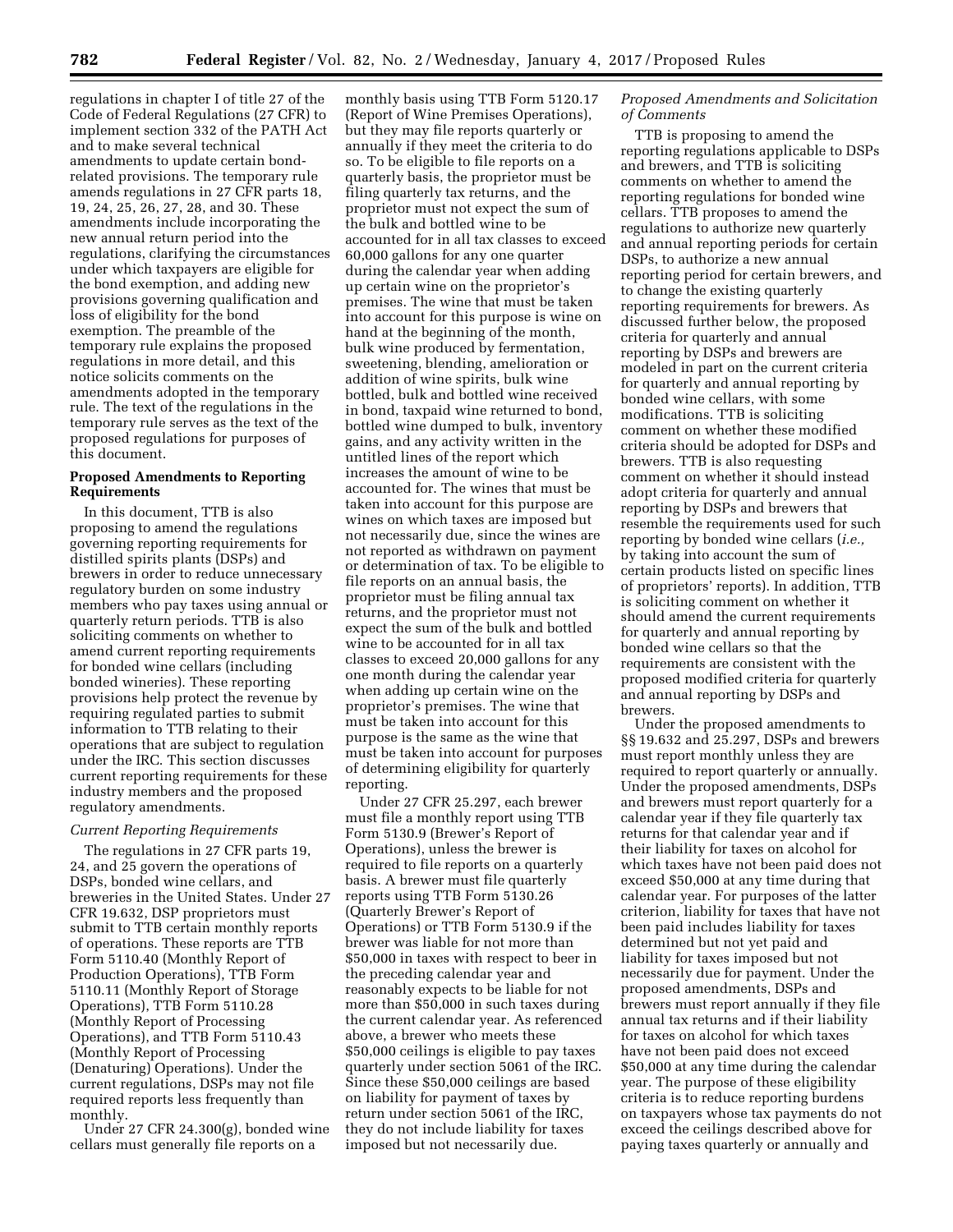whose liability for taxes that have not been paid does not exceed \$50,000. As discussed below, both types of liability are relevant for determining required reporting frequency for revenue protection purposes.

The proposed criteria for quarterly and annual reporting in amended §§ 19.632 and 25.297 are modeled in part on the current criteria for quarterly and annual reporting by bonded wine cellars, which are based on both the frequency with which the proprietor pays taxes by return and the proprietor's liability for alcohol on which taxes have not been paid. Both factors are relevant for determining required reporting frequency because they relate to the proprietor's overall tax liability under the IRC. Generally, more frequent reporting is necessary for a proprietor who has greater tax liability because TTB needs more detailed information regarding the proprietor's operations for revenue protection purposes. More frequent reporting is necessary for proprietors who use more frequent return periods for paying tax because such proprietors generally have greater liability for taxes due for payment. In addition, since a proprietor's liability for taxes imposed but not necessarily due also raises revenue risks, this type of tax liability must also be taken into account for determining appropriate reporting frequency.

With respect to return periods, TTB believes it is appropriate to require that DSPs and brewers pay taxes on an annual or quarterly basis to be eligible to report on an annual or quarterly basis, respectively. This requirement under proposed §§ 19.632 and 25.297 is consistent with current reporting requirements for bonded wine cellars under § 24.300(g). With respect to liability for taxes imposed but not necessarily due, TTB has determined that the proposed \$50,000 maximum discussed above for DSPs and brewers reporting quarterly and annually is necessary for revenue protection purposes. The \$50,000 limit ensures that DSPs and brewers reporting quarterly or annually who pay excise taxes using quarterly or annual return periods do not engage in operations that involve significant tax liability for which the IRC does not require payment of tax, such as certain transfers of alcohol between qualified facilities in the United States (see sections 5212, 5362(b), and 5414 of the IRC). Since DSPs and brewers who report quarterly or annually meet the tax payment ceilings for the use of quarterly or annual return periods, TTB has determined that this \$50,000 limit on taxes imposed but not necessarily due is

appropriate for both quarterly and annual reporters. Quarterly and annual reporters will be subject to different tax payment ceilings based on the tax return period they use, and the \$50,000 limit is simply intended to ensure that neither category of reporters engages in operations that involve significant tax liability for which the IRC does not require payment of tax.

The \$50,000 maximum for DSPs and brewers under proposed §§ 19.632 and 25.297 is different from current quarterly and annual reporting requirements for bonded wine cellars. Under § 24.300(g), bonded wine cellars must not expect the sum of the bulk and bottled wine to be accounted for in all tax classes to exceed 60,000 gallons for any one quarter (in the case of quarterly reporting) or 20,000 gallons for any one month (in the case of annual reporting) when adding up certain wine on the proprietor's premises as described above. Because section 5041 of the IRC imposes several different tax rates on wine, the tax liability associated with these quantities may or may not exceed \$50,000, depending on the circumstances. TTB is soliciting comment on whether there are winespecific reasons for retaining the 60,000 gallon and 20,000-gallon limits in the regulations and whether it would instead be appropriate for consistency purposes to amend § 24.300(g) to incorporate the same \$50,000 maximum that TTB is proposing for DSPs and brewers under §§ 19.632 and 25.297.

Finally, TTB is also requesting comment on whether it should amend § 24.300(g) to require (rather than simply allow) the use of quarterly and annual reporting periods for bonded wine cellars who meet the criteria to use them. Under the current regulations, such proprietors may choose to submit reports monthly even though they are eligible to report less frequently. TTB believes that requiring less frequent reporting for eligible proprietors would reduce reporting burdens on proprietors and would reduce report processing burdens on TTB. TTB is therefore soliciting comment on whether there are wine-specific reasons for continuing to allow the voluntary use of quarterly or annual reporting periods for bonded wine cellars that are eligible to use them.

## **Public Participation**

#### *Comments Sought*

TTB requests comments from interested members of the public on the regulations adopted in the temporary rule and the additional regulatory amendments proposed in this

document. In addition, TTB is requesting comments whether it should amend the current requirements for quarterly and annual reporting by bonded wine cellars so that the requirements are consistent with the criteria proposed in this document for quarterly and annual reporting by DSPs and brewers.

#### *Submitting Comments*

You may submit comments on this proposal by one of the following three methods:

• *Federal e-Rulemaking Portal:* You may electronically submit comments via the online comment form posted with this proposed rule within Docket No. TTB–2016–0013 on ''*Regulations.gov*,'' the Federal e-rulemaking portal. A direct link to that docket is available on the TTB Web site at *[https://](https://www.ttb.gov/spirits/spirits-rulemaking.shtml) [www.ttb.gov/spirits/spirits](https://www.ttb.gov/spirits/spirits-rulemaking.shtml)[rulemaking.shtml.](https://www.ttb.gov/spirits/spirits-rulemaking.shtml)* Supplemental files may be attached to comments submitted via *Regulations.gov*. For information on how to use *Regulations.gov*, visit the site and click on the ''Help'' tab.

• *Mail:* You may send comments via postal mail to the Director, Regulations and Rulings Division, Alcohol and Tobacco Tax and Trade Bureau, 1310 G Street NW., Box 12, Washington, DC 20005.

• *Hand Delivery/Courier:* You may hand-carry your comments or have them hand-carried to the Alcohol and Tobacco Tax and Trade Bureau, 1310 G Street NW., Suite 400, Washington, DC 20005.

Please submit your comments by the closing date shown above in this proposed rule. Your comments must reference Notice No. 167 and include your name and mailing address. Your comments also must be made in English, be legible, and be written in language acceptable for public disclosure. TTB does not acknowledge receipt of comments and considers all comments as originals.

In your comment, please clearly state if you are commenting for yourself or on behalf of an association, business, or other entity. If you are commenting on behalf of an entity, your comment must include the entity's name as well as your name and position title. In your comment via *Regulations.gov*, please enter the entity's name in the ''Organization'' blank of the online comment form. If you comment via postal mail or hand delivery/courier, please submit your entity's comment on letterhead.

You may also write to the Administrator before the comment closing date to ask for a public hearing. The Administrator reserves the right to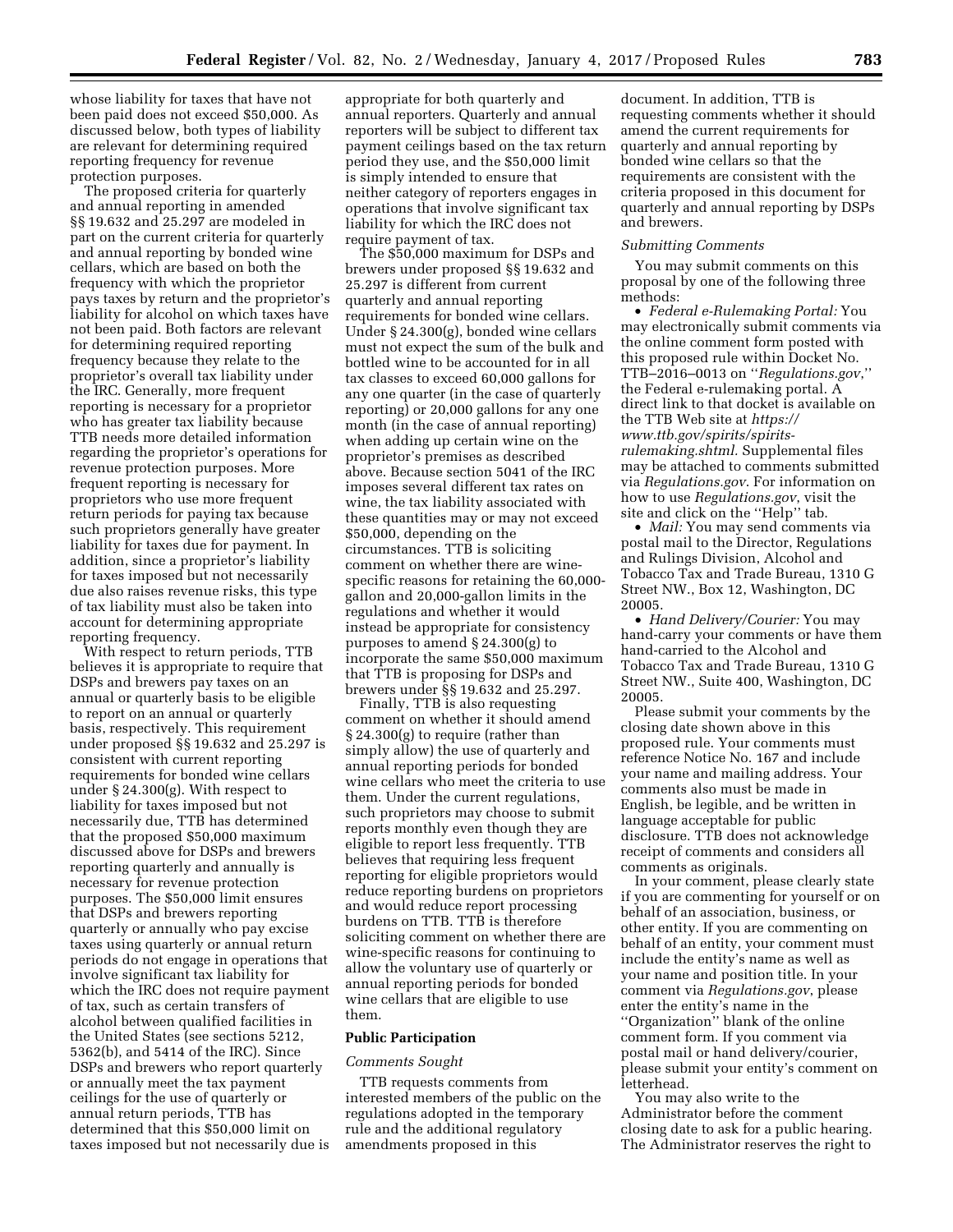determine whether to hold a public hearing.

# *Confidentiality*

All submitted comments and attachments are part of the public record and subject to disclosure. Do not enclose any material in your comments that you consider to be confidential or inappropriate for public disclosure.

## *Public Disclosure*

TTB will post, and you may view, copies of this proposed rule, the temporary rule, and any online or mailed comments received about this proposal within Docket No. TTB–2016– 0013 on the Federal e-rulemaking portal. A direct link to that docket is available on the TTB Web site at *[https://](https://www.ttb.gov/regulations_laws/all_rulemaking.shtml)  [www.ttb.gov/regulations](https://www.ttb.gov/regulations_laws/all_rulemaking.shtml)*\_*laws/all*\_ *[rulemaking.shtml](https://www.ttb.gov/regulations_laws/all_rulemaking.shtml)* under Notice No. 167. You may also reach the relevant docket through the *Regulations.gov* search page at *[https://www.regulations.gov.](https://www.regulations.gov)* For information on how to use *Regulations.gov*, click on the site's "Help" tab.

All posted comments will display the commenter's name, organization (if any), city, and State, and, in the case of mailed comments, all address information, including email addresses. TTB may omit voluminous attachments or material that it considers unsuitable for posting.

You may view copies of this proposed rule, the temporary rule, and any electronic or mailed comments TTB receives about this proposal by appointment at the TTB Information Resource Center, 1310 G Street NW., Washington, DC 20005. You may also obtain copies for 20 cents per 8.5- x 11 inch page. Contact TTB's information specialist at the above address or by telephone at 202–453–2270 to schedule an appointment or to request copies of comments or other materials.

#### **Regulatory Flexibility Act**

TTB certifies that this proposed regulation, if adopted, will not have a significant economic impact on a substantial number of small entities. The proposed amendments would reduce reporting requirements for certain proprietors described in this document. The proposed rule, if adopted, will not impose, or otherwise cause, a significant increase in reporting, recordkeeping, or other compliance burdens on a substantial number of small entities. Accordingly, a regulatory flexibility analysis is not required. Pursuant to 26 U.S.C. 7805(f), TTB will submit the proposed regulations to the Chief Counsel for Advocacy of the Small Business

Administration for comment on the impact of the proposed regulations on small businesses.

# **Executive Order 12866**

Certain TTB regulations issued under the IRC, including this one, are exempt from the requirements of Executive Order 12866, as supplemented and reaffirmed by Executive Order 13563. Therefore, a regulatory impact assessment is not required.

#### **Paperwork Reduction Act**

The six collections of information associated with the proposed regulatory requirements discussed in this notice of proposed rulemaking (including the regulatory requirements relating to wine reporting on which TTB is seeking comment) have been previously reviewed and approved by the Office of Management and Budget (OMB) in accordance with the Paperwork Reduction Act of 1995 (44 U.S.C. 3507(d)) and assigned control numbers 1513–0007, 1513–0039, 1513–0041, 1513–0047, 1513–0049, and 1513–0053. An agency may not conduct or sponsor, and a person is not required to respond to, a collection of information unless it displays a valid control number assigned by OMB.

The proposed regulatory text in 27 CFR 19.632 contains alterations to the information collections currently approved under OMB control numbers 1513–0039, 1513–0041, 1513–0047, and 1513–0049. These control numbers cover, respectively, TTB Forms 5110.11, 5110.28, 5110.40, and 5110.43. If adopted, these revisions would provide for less frequent reporting by certain DSPs. Under the current regulations, DSPs must submit required reports on a monthly basis. Under the proposed regulatory amendments, a DSP would report quarterly if they file quarterly tax returns and would report annually if they file annual tax returns as long as, in either case, the DSP's liability for taxes on distilled spirits for which taxes have not been paid does not exceed \$50,000 at any time during the calendar year. Taking into account the proposed regulatory amendments, TTB estimates the burden associated with these information collections as follows:

#### *1513–0039*

• *Estimated number of respondents:*  684 reporting monthly; 651 reporting quarterly; 424 reporting annually.

• *Estimated annual frequency of responses:* 12 for monthly reporting; 4 for quarterly reporting; 1 for annual reporting.

• *Estimated average annual total burden hours:* 11,236.

#### *1513–0041*

• *Estimated number of respondents:*  634 reporting monthly; 603 reporting quarterly; 392 reporting annually.

• *Estimated annual frequency of responses:* 12 for monthly reporting; 4 for quarterly reporting; 1 for annual reporting.

• *Estimated average annual total burden hours:* 20,824.

## *1513–0047*

• *Estimated number of respondents:*  571 reporting monthly; 544 reporting quarterly; 354 reporting annually.

• *Estimated annual frequency of responses:* 12 for monthly reporting; 4 for quarterly reporting; 1 for annual reporting.

• *Estimated average annual total burden hours:* 18,764.

#### *1513–0049*

• *Estimated number of respondents:*  184 reporting monthly; 175 reporting quarterly; 114 reporting annually.

• *Estimated annual frequency of responses:* 12 for monthly reporting; 4 for quarterly reporting; 1 for annual reporting.

• *Estimated average annual total burden hours:* 3,022.

The proposed regulatory text in 27 CFR 25.297 contains alterations to the information collection currently approved under OMB control number 1513–0007. This control number covers TTB Forms 5130.9 and 5130.26. If adopted, these revisions would provide for less frequent reporting by certain brewers who file annual tax returns and would continue to authorize quarterly reporting by certain brewers who file quarterly tax returns. In the case of a brewer who reports quarterly or annually, the brewer's liability for taxes on beer for which taxes have not been paid must not exceed \$50,000 at any time during the calendar year. Taking into account the proposed regulatory amendments, TTB estimates the burden associated with this information collection as follows:

• *Estimated number of respondents:*  1,344 reporting monthly; 2,998 reporting quarterly; 1,956 reporting annually.

• *Estimated annual frequency of responses:* 12 for monthly reporting; 4 for quarterly reporting; 1 for annual reporting.

• *Estimated average annual total burden hours:* 22,557.

Finally, TTB is requesting comments on whether to amend § 24.300(g) so that the reporting requirements for bonded wine cellars on TTB Form 5120.17 are consistent with the proposed reporting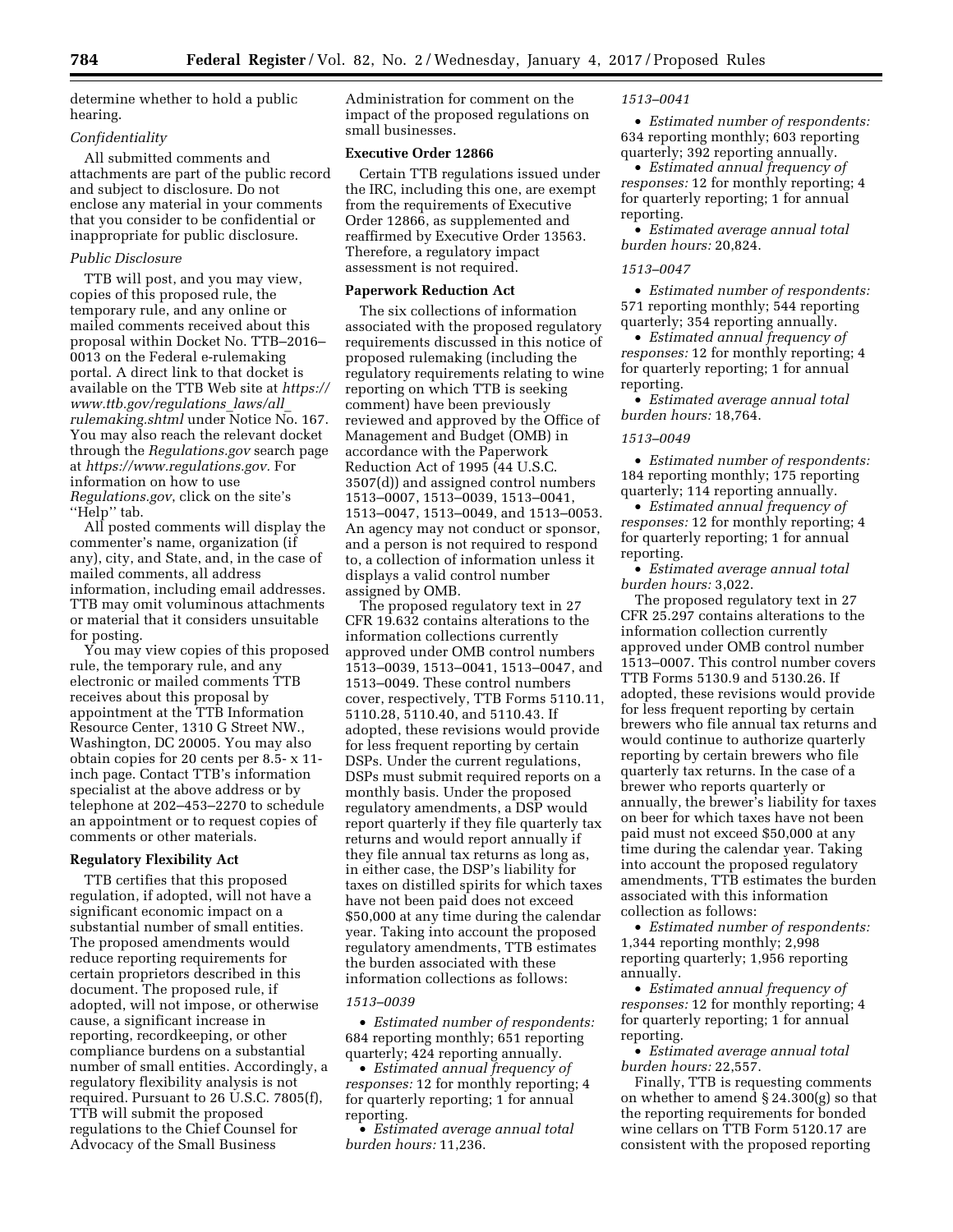requirements for DSPs and brewers. The reporting requirements in § 24.300(g) are covered under OMB control number 1513–0053. Similar to the proposed amendments for DSPs and brewers, the current reporting provisions for bonded wine cellars require that the proprietor file tax returns quarterly or annually to be eligible for quarterly or annual reporting, respectively. In addition, the proprietor must not expect the sum of the bulk and bottled wine to be accounted for in all tax classes to exceed 60,000 gallons for any one quarter (in the case of quarterly reporting) or 20,000 gallons for any one month (in the case of annual reporting) when adding up certain wine on the proprietor's premises. TTB is soliciting comment on whether to adopt the proposed \$50,000 limit described above for DSPs and brewers in lieu of the 20,000-gallon and 60,000-gallon limits in the current regulations. TTB does not estimate that this change, if adopted, would result in changes in reporting burden for proprietors. We are, however, reporting an increase in the number of respondents to this collection to reflect the current number of proprietors who file the form. TTB estimates the burden associated with this information collection as follows:

• *Estimated number of respondents:*  2,316 reporting monthly; 4,733 reporting quarterly; 4,467 reporting annually.

• *Estimated annual frequency of responses:* 12 for monthly reporting; 4 for quarterly reporting; 1 for annual reporting.

• *Estimated average annual total burden hours:* 56,310.

Revisions of these six currently approved collections have been submitted to OMB for review. Comments on the revisions should be sent to OMB at Office of Management and Budget, Attention: Desk Officer for the Department of the Treasury, Office of Information and Regulatory Affairs, Washington, DC 20503 or by email to *OIRA*\_*[submissions@omb.eop.gov.](mailto:OIRA_submissions@omb.eop.gov)* A copy should also be sent to TTB by any of the methods previously described. Comments on the information collections should be submitted no later than March 6, 2017. Comments are specifically requested concerning:

• Whether the proposed revisions of the collections of information are necessary for the proper performance of the functions of the Alcohol and Tobacco Tax and Trade Bureau, including whether the information will have practical utility;

• The accuracy of the estimated burdens associated with the proposed revisions of the collections of information;

• How to enhance the quality, utility, and clarity of the information to be collected;

• How to minimize the burden of complying with the proposed revision of the collection of information, including the application of automated collection techniques or other forms of information technology; and

• Estimates of capital or start-up costs and costs of operation, maintenance, and purchase of services to provide information.

### **Drafting Information**

Ben Birkhill of the Regulations and Rulings Division drafted this document with the assistance of other Alcohol and Tobacco Tax and Trade Bureau personnel.

#### **List of Subjects**

#### *27 CFR Part 18*

Alcohol and alcoholic beverages, Fruits, Reporting and recordkeeping requirements, Spices and flavorings.

## *27 CFR Part 19*

Administrative practice and procedure, Alcohol and alcoholic beverages, Authority delegations (Government agencies), Caribbean Basin initiative, Chemicals, Claims, Customs duties and inspection, Electronic funds transfers, Excise taxes, Exports, Gasohol, Imports, Labeling, Liquors, Packaging and containers, Puerto Rico, Reporting and recordkeeping requirements, Research, Security measures, Spices and flavorings, Stills, Surety bonds, Transportation, Vinegar, Virgin Islands, Warehouses, Wine.

#### *27 CFR Part 24*

Administrative practice and procedure, Claims, Electronic funds transfers, Excise taxes, Exports, Food additives, Fruit juices, Labeling, Liquors, Packaging and containers, Reporting and recordkeeping requirements, Research, Scientific equipment, Spices and flavorings, Surety bonds, Vinegar, Warehouses, Wine.

# *27 CFR Part 25*

Beer, Claims, Electronic funds transfers, Excise taxes, Exports, Labeling, Packaging and containers, Reporting and recordkeeping requirements, Research, Surety bonds.

#### *27 CFR Part 26*

Alcohol and alcoholic beverages, Caribbean Basin initiative, Claims, Customs duties and inspection, Electronic funds transfers, Excise taxes, Packaging and containers, Puerto Rico, Reporting and recordkeeping requirements, Surety bonds, Virgin Islands, Warehouses.

# *27 CFR Part 27*

Alcohol and alcoholic beverages, Beer, Cosmetics, Customs duties and inspection, Electronic funds transfers, Excise taxes, Imports, Labeling, Liquors, Packaging and containers, Reporting and recordkeeping requirements, Wine.

#### *27 CFR Part 28*

Aircraft, Alcohol and alcoholic beverages, Armed forces, Beer, Claims, Excise taxes, Exports, Foreign trade zones, Labeling, Liquors, Packaging and containers, Reporting and recordkeeping requirements, Surety bonds, Vessels, Warehouses, Wine.

#### *27 CFR Part 30*

Liquors, Scientific equipment.

#### **Proposed Regulatory Amendments**

For the reasons discussed in the preamble, TTB proposes to amend 27 CFR, chapter I, parts 18, 19, 24, 25, 26, 27, 28, and 30 as set forth below:

# **PART 18—PRODUCTION OF VOLATILE FRUIT-FLAVOR CONCENTRATE**

■ 1. The authority citation for part 18 is revised to read as follows:

**Authority:** 26 U.S.C. 5001, 5171–5173, 5178, 5179, 5203, 5351, 5354, 5356, 5511, 5552, 6065, 6109, 7805.

■ 2. The proposed amendatory instructions and the proposed regulatory text for part 18 are the same as the amendatory instructions and the amendatory regulatory text set forth in the temporary rule on this subject published in the Rules and Regulations section of this issue of the **Federal Register**].

# **PART 19—DISTILLED SPIRITS PLANTS**

■ 3. The authority citation for part 19 continues to read as follows:

**Authority:** 19 U.S.C. 81c, 1311; 26 U.S.C. 5001, 5002, 5004–5006, 5008, 5010, 5041, 5061, 5062, 5066, 5081, 5101, 5111–5114, 5121–5124, 5142, 5143, 5146, 5148, 5171– 5173, 5175, 5176, 5178–5181, 5201–5204, 5206, 5207, 5211–5215, 5221–5223, 5231, 5232, 5235, 5236, 5241–5243, 5271, 5273, 5301, 5311–5313, 5362, 5370, 5373, 5501– 5505, 5551–5555, 5559, 5561, 5562, 5601, 5612, 5682, 6001, 6065, 6109, 6302, 6311, 6676, 6806, 7011, 7510, 7805; 31 U.S.C. 9301, 9303, 9304, 9306.

■ 4. [With the addition of the amendatory instructions and proposed regulatory text set forth below, the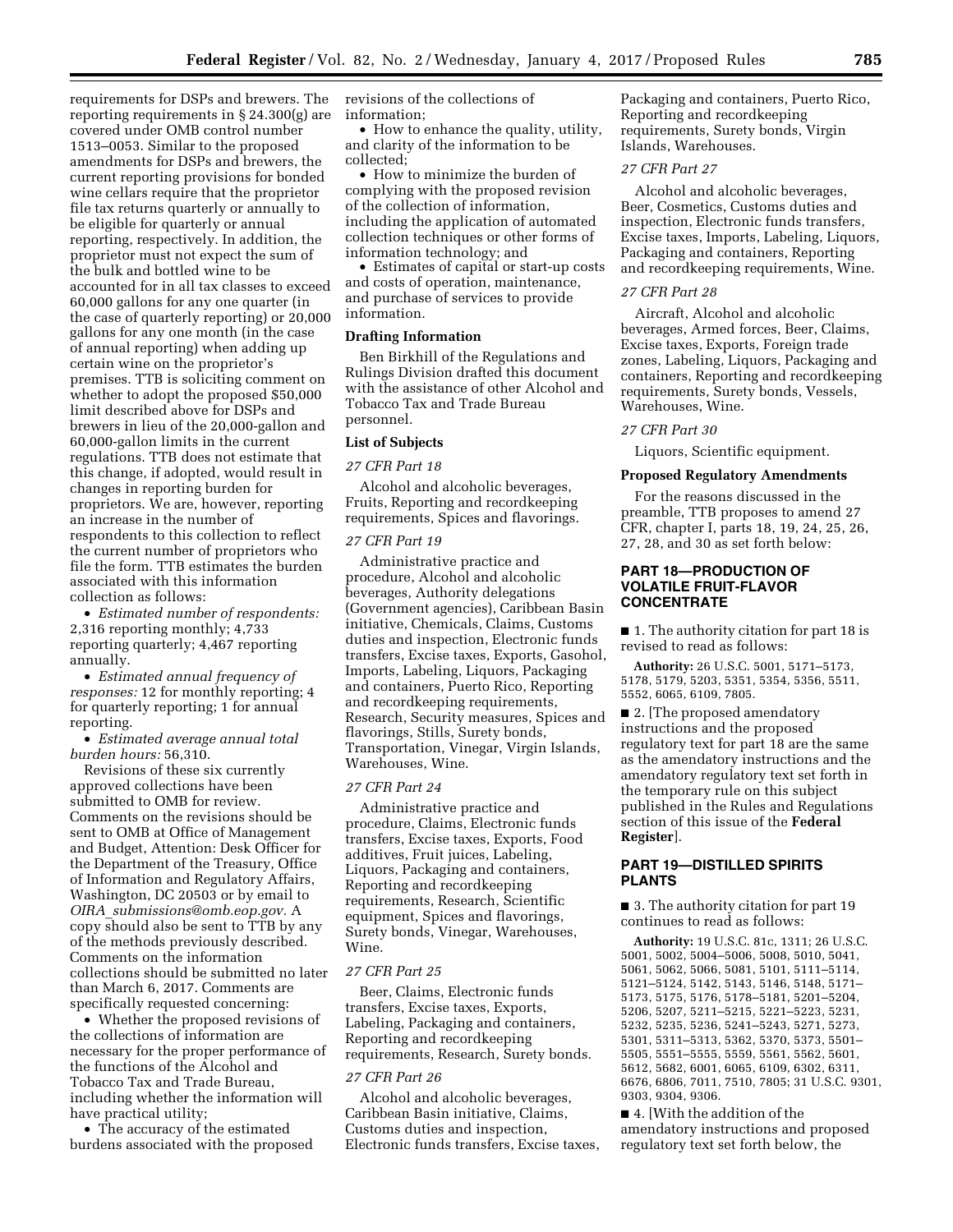proposed amendatory instructions and the proposed regulatory text for part 19 are the same as the amendatory instructions and the amendatory regulatory text set forth in the temporary rule on this subject published in the Rules and Regulations section of this issue of the **Federal Register**].

#### **§ 19.147 [Amended]**

■ 5. In § 19.147, paragraph (d) is amended by removing the word ''monthly''.

■ 6. Section 19.632 is revised to read as follows:

#### **§ 19.632 Submission of reports.**

(a) *General.* Each proprietor must submit reports of its distilled spirits plant operations to TTB in accordance with paragraph (b) of this section. The proprietor must submit the original reports to TTB and must retain a copy for its records. The required report forms are as follows:

(1) Report of Production Operations, form TTB F 5110.40, except that no report is required when production operations are suspended as provided in § 19.292;

(2) Report of Storage Operations, form TTB F 5110.11;

(3) Report of Processing Operations, form TTB F 5110.28; and

(4) Monthly Report of Processing (Denaturing) Operations, form TTB F 5110.43.

(b) *Reporting periods.* Each proprietor must submit the reports specified in paragraph (a) of this section to the Director, National Revenue Center, not later than the 15th day following the last day of the reporting periods specified in this paragraph. A proprietor may submit reports in either paper format or electronically via TTB Pay.gov. The required reporting periods are as follows:

(1) *Monthly reporting periods.* Except in cases where the proprietor must submit reports covering each calendar quarter or calendar year of operations under paragraphs (b)(2) or (b)(3) of this section, a proprietor must submit reports covering for each month of operations.

(2) *Quarterly reporting periods.* A proprietor must submit reports covering each calendar quarter of operations if both of the following are true:

(i) The proprietor files quarterly tax returns pursuant to § 19.235; and

(ii) The proprietor's liability for tax on spirits for which taxes have not been paid does not exceed \$50,000 at any time during the calendar year.

(3) *Annual reporting periods.* A proprietor must submit reports covering for each calendar year of operations if both of the following are true:

(i) The proprietor files annual tax returns pursuant to § 19.235; and

(ii) The proprietor's liability for tax on spirits for which taxes have not been paid does not exceed \$50,000 at any time during the calendar year.

(c) *Loss of eligibility for quarterly or annual reporting*—(1) *General.* If a proprietor is using a reporting period under paragraph (b)(2) or (b)(3) of this section but becomes required to use a more frequent reporting period due to changes in the proprietor's return filing frequency or tax liability, the proprietor must:

(i) File the appropriate report form or forms beginning with the first quarterly or monthly reporting period during which the proprietor became required to report in that period; and

(ii) Concurrently file the appropriate report form or forms covering any previous quarters of the calendar year (in the case of a proprietor who was previously authorized to submit reports annually) or any previous months of the calendar quarter (in the case of a proprietor who was previously authorized to submit reports quarterly).

(2) *Required statement.* When filing the first quarterly or monthly report form or forms described in paragraph (c)(1)(i) of this section, a proprietor must state on the form or forms that the proprietor is increasing the frequency of its reporting and henceforth will submit quarterly or monthly reports, as applicable. The proprietor must then continue to file the appropriate form or forms for each subsequent quarter or month of that calendar year.

(d) *More frequent reporting required by TTB.* The appropriate TTB officer may at any time require a proprietor who is reporting quarterly or annually to report more frequently if there is a jeopardy to the revenue.

#### **PART 24—WINE**

■ 7. The authority citation for part 24 continues to read as follows:

**Authority:** 5 U.S.C. 552(a); 26 U.S.C. 5001, 5008, 5041, 5042, 5044, 5061, 5062, 5121, 5122–5124, 5173, 5206, 5214, 5215, 5351, 5353, 5354, 5356, 5357, 5361, 5362, 5364– 5373, 5381–5388, 5391, 5392, 5511, 5551, 5552, 5661, 5662, 5684, 6065, 6091, 6109, 6301, 6302, 6311, 6651, 6676, 7302, 7342, 7502, 7503, 7606, 7805, 7851; 31 U.S.C. 9301, 9303, 9304, 9306.

■ 8. The proposed amendatory instructions and the proposed regulatory text for part 24 are the same as the amendatory instructions and the amendatory regulatory text set forth in the temporary rule on this subject published in the Rules and Regulations section of this issue of the **Federal Register**].

# **PART 25—BEER**

■ 9. The authority citation for part 25 continues to read as follows:

**Authority:** 19 U.S.C. 81c; 26 U.S.C. 5002, 5051–5054, 5056, 5061, 5121, 5122–5124, 5222, 5401–5403, 5411–5417, 5551, 5552, 5555, 5556, 5671, 5673, 5684, 6011, 6061, 6065, 6091, 6109, 6151, 6301, 6302, 6311, 6313, 6402, 6651, 6656, 6676, 6806, 7342, 7606, 7805; 31 U.S.C. 9301, 9303–9308.

■ 10. With the addition of the amendatory instructions and proposed regulatory text set forth below, the proposed amendatory instructions and the proposed regulatory text for part 25 are the same as the amendatory instructions and the amendatory regulatory text set forth in the temporary rule on this subject published in the Rules and Regulations section of this issue of the **Federal Register**].

■ 11. Section 25.297 is revised to read as follows:

## **§ 25.297 Report of Operations, Form 5130.9 or Form 5130.26.**

(a) *Monthly report of operations.*  Except as provided in paragraph (b) or (c) of this section, each brewer must prepare and submit a monthly report of brewery operations on Form 5130.9.

(b) *Quarterly report of operations.* A brewer must file quarterly Form 5130.9 or Form 5130.26 (or any successor forms) if both of the following are true:

(1) The brewer files quarterly tax returns pursuant to § 25.164; and

(2) The brewer's liability for tax on beer for which taxes have not been paid does not exceed \$50,000 at any time during the calendar year.

(c) *Annual report of operations.* A brewer must file annual Form 5130.9 or Form 5130.26 (or any successor forms) if both of the following are true:

(1) The brewer files annual tax returns pursuant to § 25.164; and

(2) The brewer's liability for tax on beer for which taxes have not been paid does not exceed \$50,000 at any time during the calendar year.

(d) *Loss of eligibility for quarterly or annual reporting*—(1) *General.* If a brewer using a reporting period under paragraph (b) or (c) of this section becomes required to use a more frequent reporting period, the brewer must:

(i) File the appropriate report form beginning with the first quarterly or monthly period during which the brewer became required to use that period; and

(ii) Concurrently file the appropriate report form or forms covering any previous quarters of the calendar year (in the case of a brewer who was previously authorized to submit reports annually) or any previous months of the